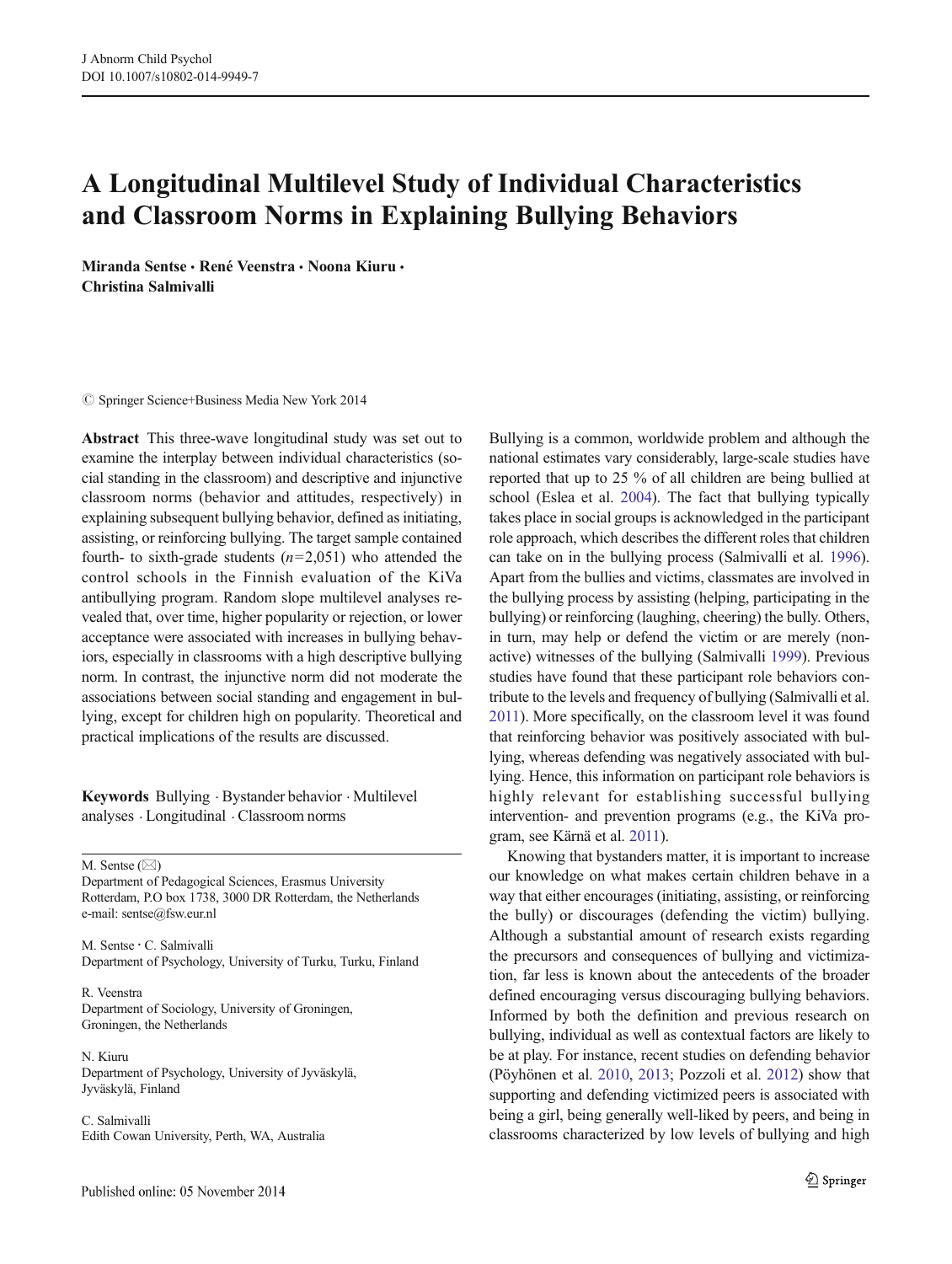levels of defending behavior. In contrast to these studies and studies on initiating bullying, no prior studies have examined under which conditions children are more or less likely to participate in bullying behavior more generally (initiating, assisting, and reinforcing bullying). To bridge this gap in the literature, the current study will focus on individual- and classroom-level predictors of these behaviors, and more specifically on the cross-level interactions between the predictors. The longitudinal approach in the current study also adds to the extant literature on bullying which often is cross-sectional in design.

#### Individual Characteristics and Bullying Behavior

Bullying takes place on a large scale despite the fact that children generally hold a negative attitude toward bullying (Andreou et al. [2005;](#page-11-0) Boulton et al. [1999](#page-11-0); Menesini et al. [1997;](#page-11-0) Rigby and Slee [1991](#page-11-0)). Indeed, individual bullying-related attitudes are only weak or at best moderate predictors of bullying behavior (e.g., Boulton et al. [2002](#page-11-0); Rigby [2004](#page-11-0); Salmivalli and Voeten [2004\)](#page-12-0). Why then do children engage in bullying? It has been suggested that bullies have the primary aim to obtain or maintain a dominant position in the peer group (Adler and Adler [1998](#page-11-0); Pellegrini and Long [2002](#page-11-0)). In line with this it has been found that bullies strive for respect and dominance (Ojanen et al. [2005](#page-11-0); Sijtsema et al. [2009](#page-12-0)). In addition, Olthof et al. ([2011\)](#page-11-0) showed that bullying behaviors are associated with both social dominance and the desire to be dominant, with the ringleader bullies (initiators) scoring the highest on these measures. It seems that bullies get what they aim for, as research has shown that both dominance (power) and status (popularity) are key to bullying (Prinstein and Cillessen [2003;](#page-11-0) Vaillancourt et al. [2003\)](#page-12-0).

Importantly, researchers have studied the construct of popularity as distinct from likeability, because children who are perceived as popular by their peers are not by definition liked (Adler and Adler [1998;](#page-11-0) Cillessen and Rose [2005](#page-11-0)). While bullying is related to dominance and status ("perceived popularity"), most studies report that bullies are at the same time more rejected by their peers than non-involved children (Boulton and Smith [1994](#page-11-0)). Salmivalli and colleagues [\(1996\)](#page-12-0) have also found that among girls, bullying is related to both peer rejection and peer acceptance, which might indicate a controversial status in the peer group. Moreover, the study of Olthof and Goossens ([2008](#page-11-0)) showed that boys who engage in bullying behaviors desired particularly the acceptance of other boys who engage in similar behaviors, although they did not actually receive this desired acceptance. To summarize, although bullies are often perceived by their peers as popular or respected, they are rarely well-liked. Moreover, although

popularity and likeability refer to an individual's relative social standing in the peer group, it is the group that assigns status or acceptance to its members. Thus, children depend on their peer group (e.g., classroom) in the realization of their goals related to affection or status (Caravita and Cillessen [2012;](#page-11-0) Salmivalli [2010](#page-11-0)). This opens the door for grouprelated influences with regard to social standing (popularity and likeability) among peers and involvement in bullying behaviors.

Group Characteristics and Bullying Behavior

Next to individual attributes, classroom characteristics are also likely to contribute to bullying behavior. Classrooms are social settings of which children are involuntary members and where they spend most of their time at school. Classroom differences in bullying frequencies can be regarded as classroom norms; they refer to codes of conduct that prescribe behaviors that members of a group can enact (Bendor and Swistak [2001](#page-11-0)). Descriptive norms refer to how widespread certain behavior is within a group. The greater the prevalence of behavior, the more likely individuals believe that engaging in that behavior is normative and legitimate (Ang et al. [2010;](#page-11-0) Rimal and Real [2003](#page-11-0)).

One way to assess descriptive classroom norms is to aggregate bullying behaviors to the classroom level, that is, the extent to which bullying behaviors are on average displayed by children in a classroom (cf. Chang [2004](#page-11-0)). Several studies have shown that such descriptive norms indeed influence individual behaviors, over and above individual-level correlates. This was shown, for example, for aggression, (Mercer et al. [2009;](#page-11-0) Thomas et al. [2011\)](#page-12-0), defending (Pozzoli et al. [2012\)](#page-11-0), prosocial behavior (Chang [2004](#page-11-0)), and also for bullying (Sentse et al. [2007](#page-12-0)). Hence, descriptive norms on bullying might explain why a child is more likely to bully in some classrooms than in others.

At the same time, we have to account for the injunctive norm of the group, that is, the attitudes toward bullying that are on average held by children in the classroom. That is, next to prevalence of behavior, collective attitudes towards such behavior are another source of how normative and legitimate behavior is for individuals in the group and it can be assumed that children are more inclined to bully when their context (classroom climate) is permissive with regards to such behavior as compared to when their context is less permissive. Some researchers have argued that the injunctive norm is more important than (i.e., overruling effects of) the descriptive norm (e.g., Henry et al. [2000](#page-11-0), for aggression, and Pozzoli et al. [2012,](#page-11-0) for defending) whereas others have shown the opposite, with descriptive norms being more influential than injunctive norms (Scholte et al. [2010,](#page-12-0) for bullying). The latter study showed that the injunctive norm with regards to bullying is known to be quite disapproving of bullying but, just like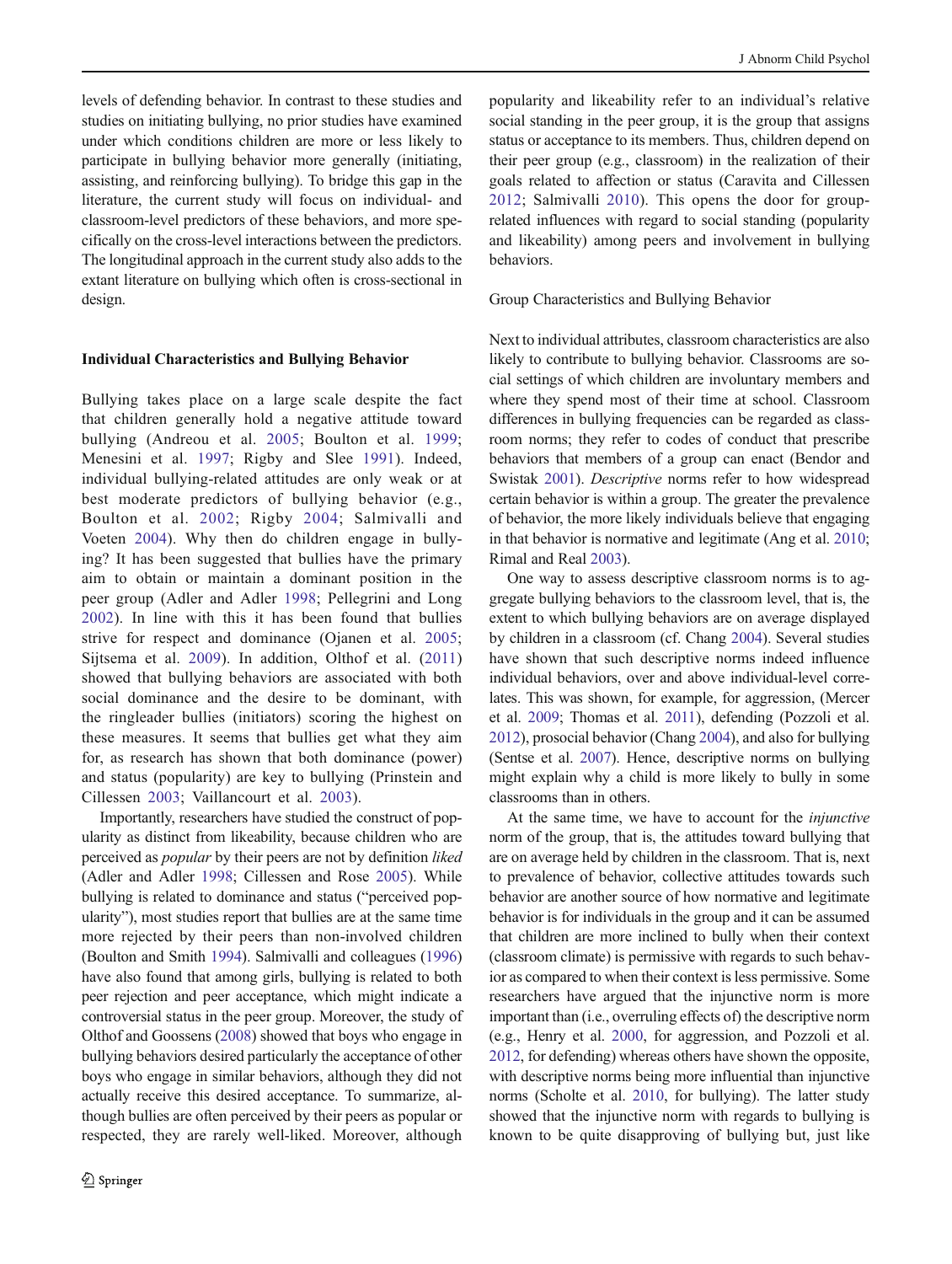individual attitudes, only weakly to moderately related to actual (individual) involvement in bullying (Scholte et al. [2010\)](#page-12-0).

The reason for why classroom norms cause children to engage in bullying behavior may be because it is rewarding to do so. In a cross-sectional study it has been found that in classrooms where bullying occurred at high levels (i.e., was normative), bullying was less likely to be associated with peer rejection and more likely to be associated with peer acceptance (Sentse et al. [2007](#page-12-0)). Hence, one reason to act in correspondence with the classroom norm is the fear to be rejected by classmates if one's behavior deviates from what is observed to be the norm. More specifically, it can be hypothesized that (1) over time, rejected or low accepted children will engage in bullying behavior especially in classrooms with a "pro-bullying" norm, i.e., the motivation to act in line with the classroom norm out of fear to be (increasingly) rejected by their classmates if their behavior deviates the classroom norm. This "pro-bullying" norm means that either the descriptive norm is high (i.e., high levels of bullying behavior in the classroom) or the injunctive norm is low (i.e., low levels of anti-bullying attitudes in the classroom).

Secondly, as bullying is related to dominance and status (popularity), children may engage in bullying behavior to obtain, maintain, or even increase their dominant position in the group (Cillessen and Borch [2006;](#page-11-0) Prinstein and Cillessen [2003\)](#page-11-0). This reasoning, however, results in two contrasting hypotheses with respect to norms. First, as reviewed above, popular children are not necessarily liked. Thus, if popular children want to obtain or maintain their status in the group without losing affection (likeability), it can be expected that their engagement in bullying behavior dependents on the classroom norm. Over time (2a), popular children can be hypothesized to engage in bullying behavior, especially in classrooms with a "pro-bullying" norm, i.e., the motivation to act in line with the classroom norm to obtain or maintain a dominant position in the classroom without the risk of losing affection. However, as popularity is often associated with (negative) behaviors that distinguish these children from the rest of the group (e.g., Dijkstra et al. [2009](#page-11-0)), it could also mean that (2b) the motivation of popular children to obtain or maintain their status in the group leads them to engage in bullying behavior *especially* in classrooms with an "anti-bullying" norm. The latter means that either the descriptive norm is low (i.e., low levels of bullying behavior in the classroom) or the injunctive norm is high (i.e., high levels of anti-bullying attitudes in the classroom).

### The Present Study

The present longitudinal study will investigate the extent to which individual characteristics and classroom norms are predictive of bullying behavior during 1 year in grades 4 to

6. Individual level factors include anti-bullying attitudes and indices of social standing in the classroom (acceptance, rejection, and popularity). Based on the arguments and previous studies described above, rejection and popularity are expected to be positively associated with bullying behavior, whereas anti-bullying attitudes and acceptance are expected to be negatively associated with bullying behavior. Gender will be controlled as boys are more likely than girls to engage in bullying behaviors (Nansel et al. [2001;](#page-11-0) Salmivalli et al. [1996\)](#page-12-0), but we had no reasons to assume that associations between the study variables would be different for boys and girls. At the classroom level the focus is on the predictive role of classroom norms, that is, the descriptive norm (bullying behavior of the classroom) and the injunctive norm (antibullying attitudes of the classroom). The central aim of this study is to examine the moderating role of these classroom norms in the associations between individual social status (likeability, rejection, and popularity) and individual probullying behavior over time.

## Method

#### Participants

We used the three waves of data collected for the KiVa anti-bullying program evaluation (see Kärnä et al. [2011](#page-11-0) for recruitment and intervention program details). The data were collected in May 2007 (pretest; grades 3 to 5), December 2007 and May 2008 in grades 4 to 6 in 78 schools, representing all five provinces in mainland Finland. Most students were native Finns (i.e., Caucasian), the proportion of immigrants being 2.5 %. Not all classrooms/schools participated at all three waves; some schools only participated at first wave (pretest) or at wave 3 (posttest) (total of 2,493 students, 32 %), leaving the number of students participating in all three waves at  $5,270$  (64 %), of which  $2,151$  students attended control schools and 3,119 attended intervention schools. To increase the reliability of peer-reports, we excluded data from students who were in classrooms where fewer than 10 students had filled out the questionnaires  $(n=100 \text{ students})$ . Because the KiVa intervention would (theoretically) fundamentally change the associations between our study variables, we focused on students from the control schools only. Thus, our final sample included 2,051 fourth- to sixth-grade students (49 % boys; *M* age =11.16 years;) from 130 stable classrooms (M class size was 21.86 students). Important to note here is that students remain in the same classroom all day, irrespective of the subject to be taught.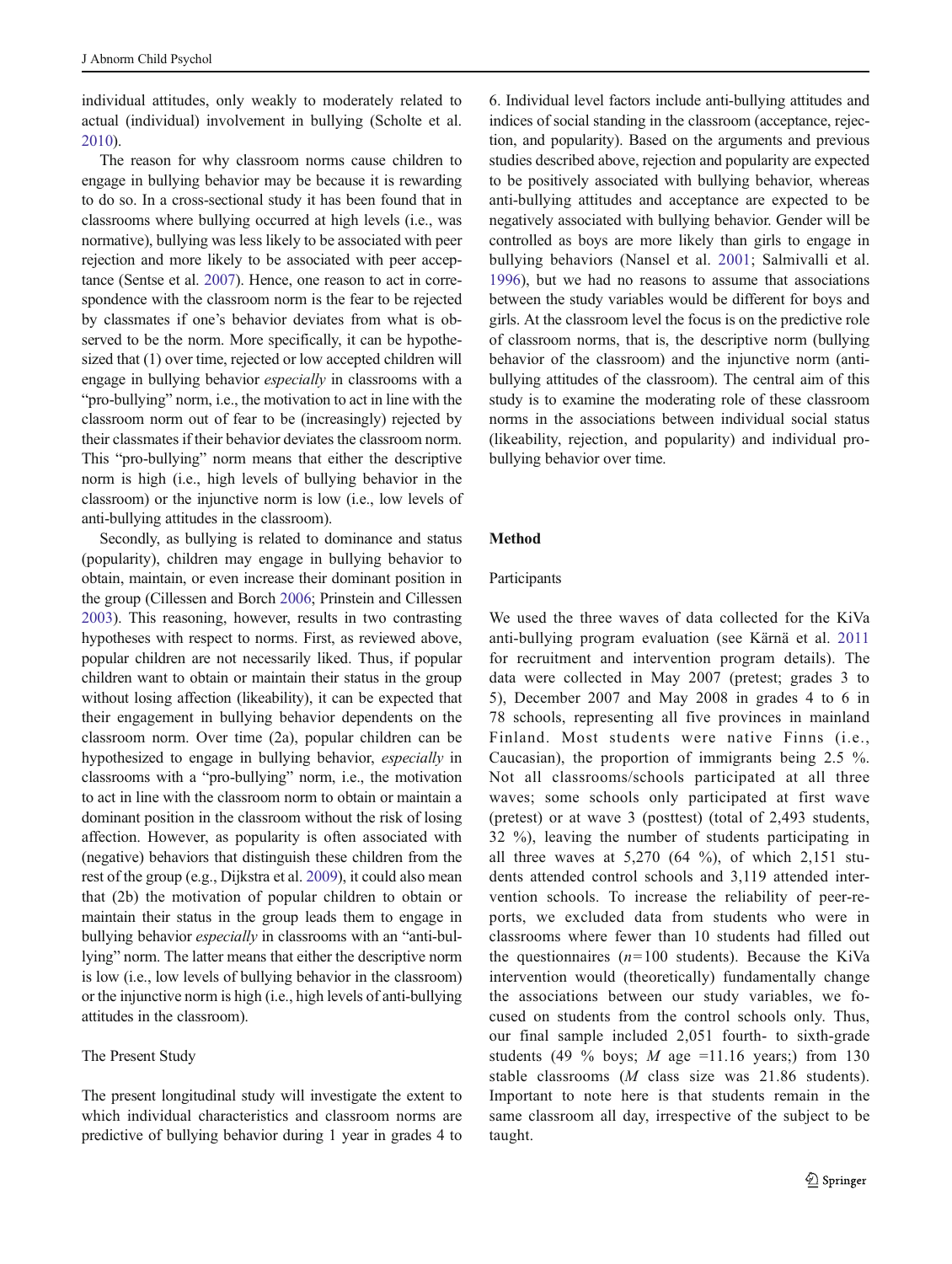### Procedure

The data were collected through internet-based questionnaires, after parents had given their active consent (91.7 % of the target sample). Testing sessions were held during regular school hours in computer labs under the supervision of teachers. Each school had access to computers. Teachers were given detailed instructions concerning the procedure two weeks prior to the data collection. If teachers had any questions or concerns, they could obtain support via phone or email. The order of the questionnaires as well as the order of the items within questionnaires were randomized. At the beginning of the testing session, the term bullying was defined for the students. The definition included the three main components of bullying: intent to harm, repeated nature, and imbalance of power (see e.g., Olweus [1999](#page-11-0)). Teachers read the definition out loud and students were then asked to read the same definition from their computer screens. Additionally, a shortened version of the definition (i.e., "It is bullying, when a person is repeatedly hurt on purpose") always appeared on the upper part of the computer screen when students responded to bullying related questions (i.e., Participant Role Questionnaire). The students were assured that their answers remain strictly confidential and will not be revealed to teachers or to parents.

## Measures

Bullying Behavior (Waves 1, 2, and 3) Bullying behaviors were measured with the Participant Role Questionnaire (PRQ) (Salmivalli and Voeten [2004\)](#page-12-0). The Bullying subscale included three items describing the initiation of bullying (i.e., "Starts bullying"; "Makes the others join in the bullying"; "Always finds new ways of harassing the victim"). The Assisting subscale consisted of three items describing active participation in the bullying that is not initiated by that person (i.e., "Assists the bully"; "Joins in the bullying, when someone else has started it"; "Helps the bully, maybe by catching the victim"). The Reinforcing subscale consisted of three items describing behaviors that reflect reinforcement of the bullying (i.e., "Comes around to see the situation"; "Laughs"; "Incites the bully by shouting or saying: show him/her!"). Participants were given a class roster and asked to nominate an unlimited number of classmates who fit the description in an item. For each participant, received nominations were summed per item and divided by the number of possible nominators. The final proportion scores, ranging from 0 to 1, were created by averaging across the 9 items. Internal consistency of these bullying behaviors was good at all three time points (Cronbach's alpha's were 0.94). Moreover, we checked the validity of this combined scale by looking at associations with self-reported bullying. These associations with self-reported bullying were similar for the separate participant role scales

and the combined bullying scale at wave 1 (bullying/initiating:  $r=0.28$ ; assisting:  $r=0.27$ ; reinforcing:  $r=0.25$ ; combined bullying scale ( $r=0.28$ ) and wave 3 (bullying/initiating:  $r=$ 0.23; assisting:  $r=0.25$ ; reinforcing:  $r=0.24$ ; combined bullying scale  $r=0.25$ ).

Anti-Bullying Attitudes (Wave 2) Children responded to items from the Provictim Scale (Rigby and Slee [1991\)](#page-11-0), which measures their attitudes toward bullying, victimization, and defending. The original 20-item Provictim scale, which has been found to distinguish between students who indicate that they support the intervention of teachers and peers to stop bullying and those who believe that bullying should be ignored (thus showing discriminant validity; see Rigby and Slee [1991\)](#page-11-0), was modified into a 10-item version to fit the present context better. In other words, we chose the items reflecting attitudes to bullying behavior rather than perceptions of the victim or perceived responsibility to intervene in bullying. Answers on items like "I feel bad seeing a child bullied" could range from 0 (completely disagree) to 4 (completely agree). Answers were averaged across the items to create an Antibullying attitudes scale (Cronbach's alpha=0.82). Higher scores are indicative of higher anti-bullying attitudes, that is, disapproval of bullying.

Social Standing (Wave 2) Acceptance and rejection were assessed by asking students to nominate an unlimited number of classmates they liked most (acceptance) and liked least (rejection). The average number of nominations given was 5.61 for acceptance and 5.00 for rejection. To assess popularity, participants nominated up to three classmates they perceived as most popular (i.e., "Who are the most popular [students] in your class?"). For each student, the received nominations per item were summed and divided by the number of nominators (i.e., participating classmates) to account for differences in class size. Scores could vary from 0 to1 (proportions).

Classroom Norms (Wave 2) A classroom-level indicator of bullying *(descriptive group norm)* was created by averaging the individual Bullying subscale proportion scores (incoming peer nominations from wave 2) for each classroom. Similarly, a classroom-level indicator of anti-bullying attitudes (injunctive group norm) was created by averaging the individual Anti-bullying attitude scores for each classroom. This approach of calculating classroom norms is similar to other studies using classroom norms (see e.g., Pozzoli et al. [2012;](#page-11-0) Pöyhönen et al. [2013;](#page-11-0) Sentse et al. [2007](#page-12-0)) .

## Strategy of Analysis

To account for the nested structure of our data we constructed a multilevel random intercept and -slope model in Mplus 7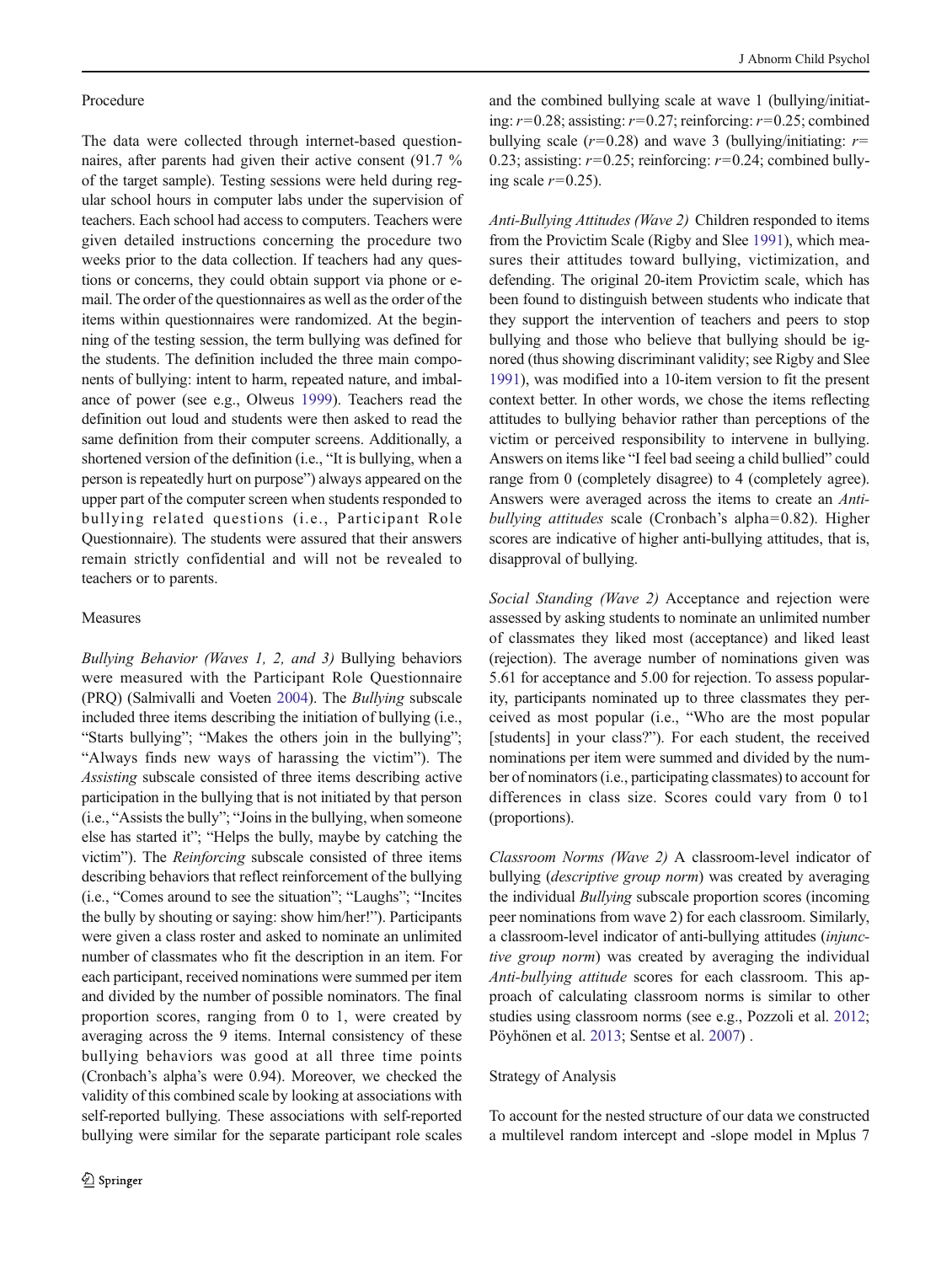(Muthén and Muthén [1998](#page-11-0)–2012) for bullying behavior (measured at wave 3). We defined two levels in our data, that is, an individual (student) level and a classroom level. School was not used as a second or third level, because we defined no variables on the school level and because students were restricted in their peer nominations to their own classroom.

The independent variables (all measured at wave 2) at the individual level were rejection, acceptance, popularity, and anti-bullying attitudes. Gender  $(0=g\text{irl}, 1=boy)$  and grade (4, 5, 6) were added as covariates in the analyses. Moreover, we controlled baseline (wave 1) bullying behavior and controlled for the effects of bullying behavior (wave 1) on subsequent social standing (wave 2). The independent variables at the classroom level were classroom levels of bullying (descriptive group norm) and classroom levels of anti-bullying attitudes (injunctive group norm). Because the descriptive classroom norm is based on the classroom averages of wave 2 bullying behavior, we chose wave 1 bullying as baseline behavior when predicting wave 3 bullying, in so that there was no overlap between predictors, and between predictors and dependent variable. We also controlled for the effects of individual bullying on classroom bullying, and individual anti-bullying attitudes in classroom anti-bullying attitudes. To facilitate interpretation of the effects we centered all our independent variables around their grand mean before they entered the multilevel prediction, i.e., for every participant the grand mean was subtracted from the raw scores.

Fig. 1 Overview of analytical model. Note. In this model the effects of the covariates gender and grade are controlled. The pattern of results was similar when analyses were carried out separately for different (closely related) bullying behaviors (initiation, reinforcing, assisting)

Cross-level interactions were modeled by examining between-classroom variability in the associations between individual social standing and individual bullying behavior (i.e., random slopes) and predicting this variability (random slopes) by descriptive and injunctive classroom norms. This approach and its interpretation is similar to creating cross-level interaction terms in other statistical packages and will be reported as such in the tables. See Fig. 1 for a schematic overview of the multilevel random intercept and -slope model. As some variables were skewed, the maximum likelihood robust (MLR) estimation of Mplus 7 was used to generate robust standard errors and full information maximum likelihood parameter estimates (Muthén and Muthén 1998–[2012](#page-11-0)). The latter means that all available pieces of information were used and hence all participants were included in the analyses, irrespective of whether they had some missing values.

## Results

#### Descriptive Statistics

Means and standard deviations of the study variables are reported in Table [1,](#page-5-0) as well as the mean differences between boys and girls. On average, boys scored higher than girls on measures of bullying behavior and rejection. In contrast, girls

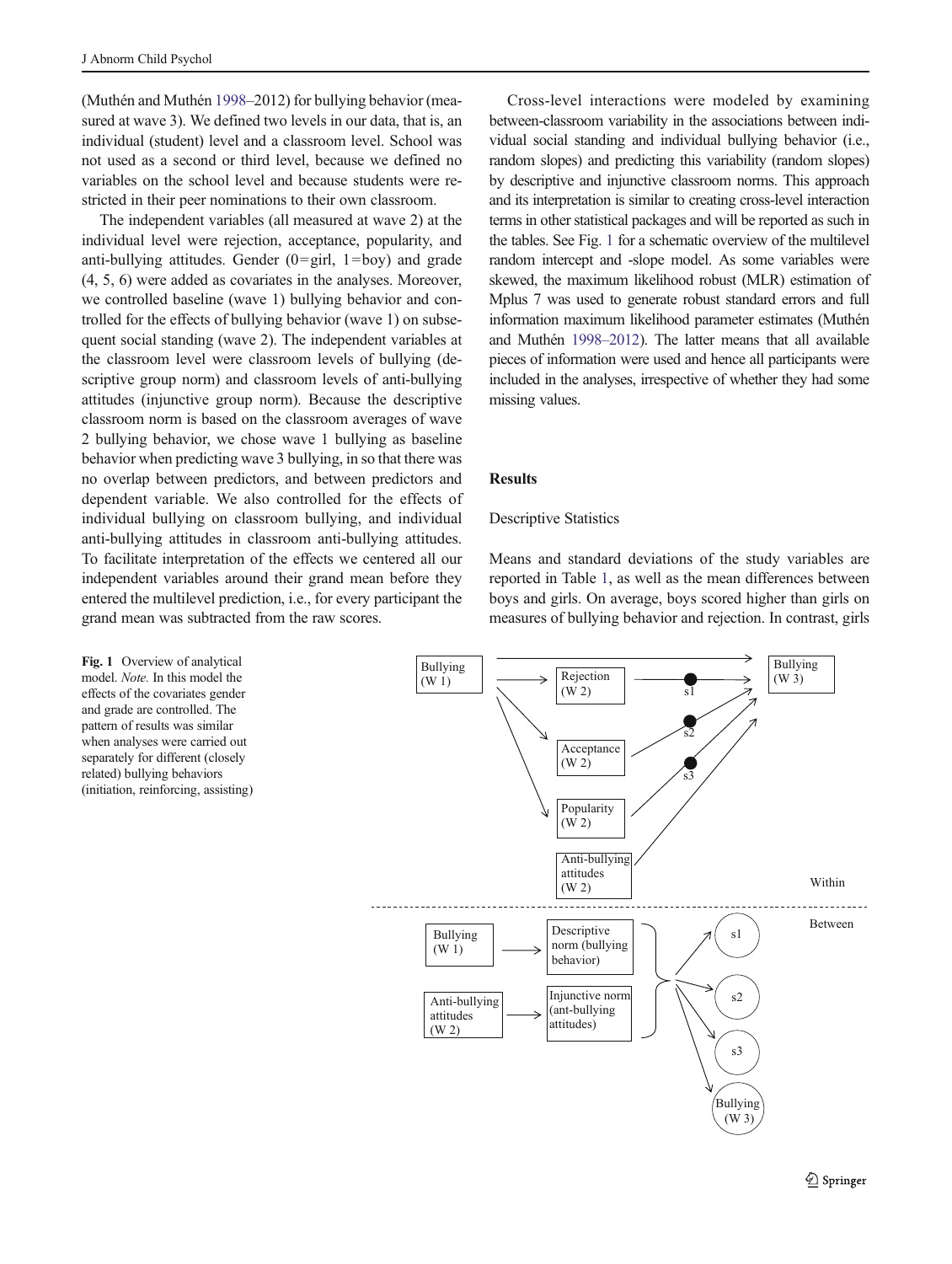<span id="page-5-0"></span>scored higher than boys on anti-bullying attitudes (i.e., disapproval of bullying) and acceptance. There were no significant gender differences in popularity. In addition, we have ran ANOVA's to test for mean differences between the three grades. There were significant grade differences in mean baseline pro-bullying behavior ( $F=5.02$ ,  $p<0.01$ ), anti-bullying attitudes ( $F=6.80$ ,  $p<0.01$ ), and rejection ( $F=13.55$ ,  $p<0.01$ ). We followed up by post-hoc (Turkey HSD) comparisons which revealed that the mean of probullying behavior was significantly higher in grade  $6 (M=0.10)$  as compared to grade 4 ( $M=0.08$ ) but not grade 5 ( $M=0.09$ ), and that with higher grades, the means were significantly lower of antibullying attitudes (Ms=3.20, 3.11, 3.06 respectively) and rejection (Ms=0.18, 0.16, 0.14 respectively).

Within- and between level correlations between the study variables are reported in Table [2.](#page-6-0) Correlations were computed separately for boys and girls but since they were all in the same direction we discuss them together. Wave 1 and wave 3 bullying behavior were highly correlated, indicating quite high levels of stability in this behavior over time. Comparably small to modest correlations were found between bullying behavior and the other study variables; bullying behavior was negatively associated with anti-bullying attitudes and acceptance, and positively associated with rejection and popularity. Notably, grade (which also serves as an indication of age) was only weakly or not significantly related to any of the study variables. Classroom bullying behavior (descriptive norm) was positively correlated with individual bullying behavior and negatively with classroom antibullying attitudes (injunctive norm). The latter was only weakly correlated with individual wave 3 bullying behavior.

In order to be sure that gender does not moderate the results (although we had no theoretical reasons to assume different associations for boys and girls), we additionally tested the difference in correlations for boys and girls using the Fisher  $r$  to  $z$ test. The correlations did not differ significantly with the exception of the correlation between popularity and bullying behavior,

which was slightly stronger for boys. Hence, gender entered the multilevel analysis as covariate and not as moderator.

## Multilevel Analyses

Unconditional Model We first estimated an empty random intercept multilevel model (i.e., unconditional model) for bullying behavior (wave 3) to see how much variance existed at the individual and at the classroom level. The Intraclass Correlation Coefficient (ICC) indicated that there was a significant amount of 11 % of the total variance to be explained at the classroom level  $(p<0.01)$ , which justified the use of multilevel modeling with predictors at both the individual and classroom level.

Individual Level Model Our first predictive model only included level 1 predictors with fixed (across classrooms) slopes; see first column of Table [3.](#page-6-0) This one-level model was built as follows: first, the covariates gender and grade were entered; second, baseline bullying was entered; third, the predictors anti-bullying attitudes and social standing indices were entered. As none of the effects changed in direction or significance during the three steps, we will only discuss the final step of this one-level model. While controlling for the effect of baseline bullying behavior on later bullying behavior and its effect on subsequent rejection, acceptance, and popularity, being a boy and higher levels of popularity or rejection were associated with more bullying behavior, whereas higher anti-bullying attitudes were associated with less involvement in bullying behavior. Grade and acceptance did not significantly add to the prediction of bullying behavior.

Random Slopes Model Before turning to our two level model including classroom level predictors, we examined whether there was significant classroom (level 2) variability in the

| Variable                   | M(SD)<br>$(n=2,051)$ | Range   | M girls<br>$(n=1,044)$ | M boys<br>$(n=1,007)$ | t-test    | df   | Cohen's d |
|----------------------------|----------------------|---------|------------------------|-----------------------|-----------|------|-----------|
|                            |                      |         |                        |                       |           |      |           |
| Individual level           |                      |         |                        |                       |           |      |           |
| Bullying behavior W1       | 0.08(0.10)           | $0 - 1$ | 0.04                   | 0.13                  | $-22.68*$ | 1244 | 1.01      |
| Anti-bullying attitudes W2 | 3.13(0.70)           | $0 - 4$ | 3.32                   | 2.93                  | $13.41*$  | 1900 | 0.60      |
| Rejection W2               | 0.16(0.14)           | $0 - 1$ | 0.14                   | 0.19                  | $-7.90*$  | 1898 | 0.35      |
| Acceptance W <sub>2</sub>  | 0.19(0.13)           | $0 - 1$ | 0.20                   | 0.18                  | $2.70*$   | 2049 | 0.12      |
| Popularity W2              | 0.10(0.14)           | $0 - 1$ | 0.10                   | 0.10                  | $-0.50$   | 2049 | 0.02      |
| Bullying behavior W3       | 0.09(0.11)           | $0 - 1$ | 0.04                   | 0.14                  | $-23.20*$ | 1331 | 1.03      |
| Classroom level            |                      |         |                        |                       |           |      |           |
| Bullying W2                | 0.07(0.04)           | $0 - 1$ |                        |                       |           |      |           |
| Anti-bullying attitudes W2 | 3.11(0.22)           | $0 - 4$ |                        |                       |           |      |           |

Table 1 Means and standard deviations of study variables and differences between girls and boys

Note. \*=p<0.01. Heteroscedastic T-test when df≠2,049. Cohen's d >0.2 is considered a small effect size, >0.5 represents a medium effect size, and >0.8 a large effect size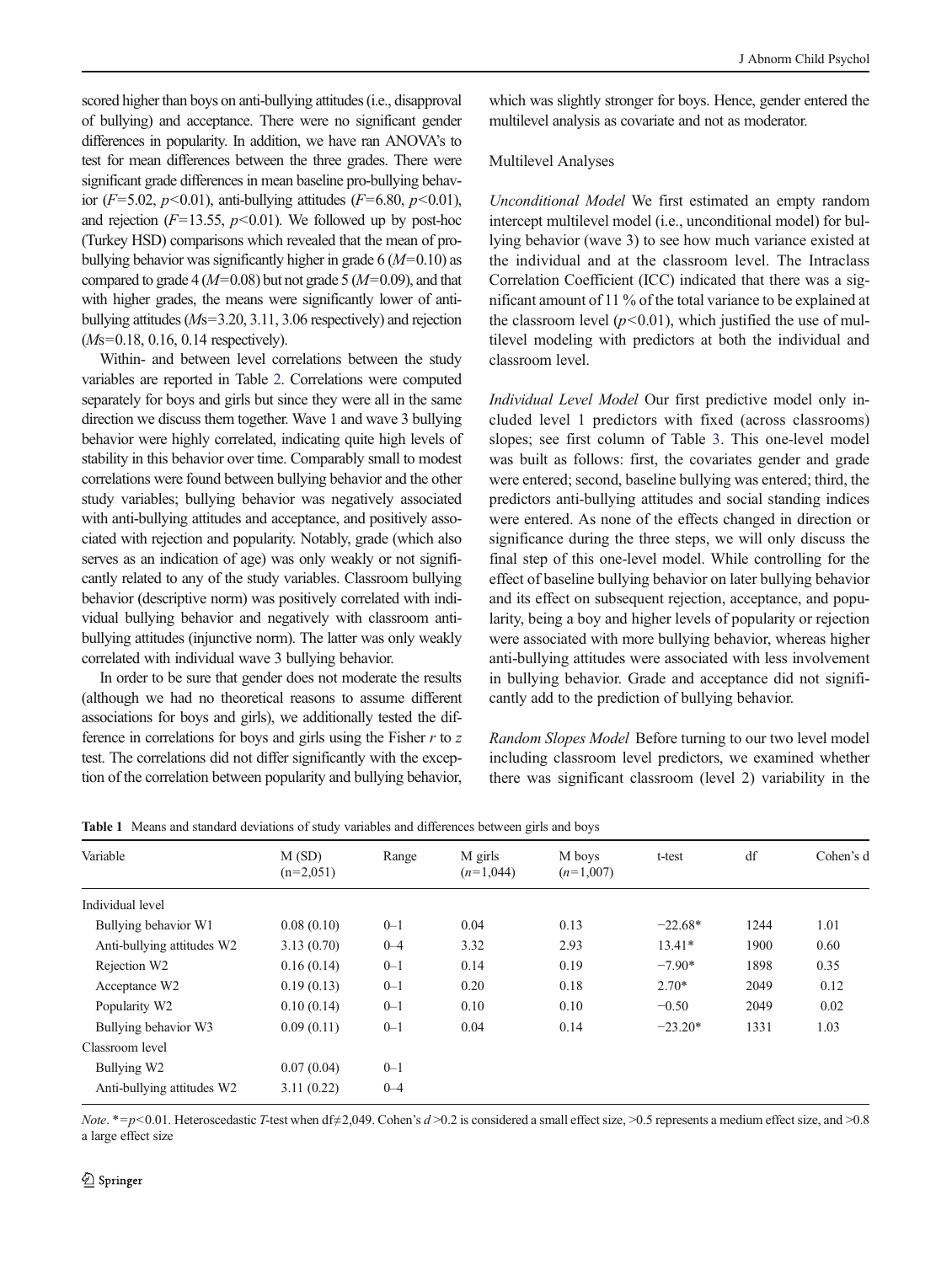<span id="page-6-0"></span>

| J Abnorm Child Psychol |
|------------------------|
|------------------------|

|  | <b>Table 2</b> Within- and between-level correlations between the study variables separately for boys and girls |  |  |  |  |  |  |  |  |
|--|-----------------------------------------------------------------------------------------------------------------|--|--|--|--|--|--|--|--|
|--|-----------------------------------------------------------------------------------------------------------------|--|--|--|--|--|--|--|--|

| Variable                      |          | 2        | 3        | 4                        | 5        | 6        | 7        | 8        |
|-------------------------------|----------|----------|----------|--------------------------|----------|----------|----------|----------|
| Within-level                  |          |          |          |                          |          |          |          |          |
| 1. Grade                      | $\equiv$ | 0.02     | $-0.04$  | $-0.11*$                 | $-0.05$  | $-0.05$  | $-0.01$  |          |
| 2. Bullying behavior W1       | $0.13*$  | -        | $-0.12*$ | $0.29*$                  | $-0.13*$ | $0.09*$  | $0.63*$  |          |
| 3. Anti-bullying attitudes W2 | $-0.13*$ | $-0.24*$ | $\equiv$ | $-0.04$                  | $0.07*$  | 0.02     | $-0.14*$ |          |
| 4. Rejection W2               | $-0.12*$ | $0.38*$  | $-0.07*$ | $\overline{\phantom{0}}$ | $-0.14*$ | $-0.11*$ | $0.21*$  |          |
| 5. Acceptance W2              | $-0.05$  | $-0.06*$ | 0.05     | $-0.10*$                 | -        | $0.50*$  | $-0.09*$ |          |
| 6. Popularity W2              | $-0.01$  | $0.20*$  | $-0.02$  | $-0.05$                  | $0.56*$  | -        | $0.07*$  |          |
| 7. Bullying behavior W3       | 0.00     | $0.77*$  | $-0.20*$ | $0.45*$                  | $-0.03$  | $0.21*$  | -        |          |
| Between-level at W2           |          |          |          |                          |          |          |          |          |
| 8. Descriptive classroom norm |          |          |          |                          |          |          | $0.24*$  |          |
| 9. Injunctive classroom norm  |          |          |          |                          |          |          | $-0.05*$ | $-0.42*$ |

Note. Within-level correlations for boys below the diagonal and for girls above the diagonal

 $*: p<0.05$ 

## Table 3 Multilevel models for wave 3 bullying behavior

|                                                          | Bullying behavior wave 3 |                  |         |                         |                  |                                                       |                               |                 |          |
|----------------------------------------------------------|--------------------------|------------------|---------|-------------------------|------------------|-------------------------------------------------------|-------------------------------|-----------------|----------|
| Predictor                                                | One-level model          |                  |         | Descriptive norms model |                  |                                                       | Injunctive norms (full) model |                 |          |
| Individual level                                         | Estimate                 | (SE)             | Z       | Estimate                | (SE)             | $\mathbf{Z}% ^{T}=\mathbf{Z}^{T}\times\mathbf{Z}^{T}$ | Estimate                      | (SE)            | $\rm{z}$ |
| Baseline bullying behavior                               | $0.699**$                | (0.048)          | 14.43   | $0.659**$               | (0.050)          | 13.08                                                 | $0.663**$                     | (0.049)         | 13.48    |
| Gender $(1 = boy)$                                       | $0.023**$                | (0.004)          | 5.51    | $0.025**$               | (0.004)          | 5.93                                                  | $0.024**$                     | (0.004)         | 5.86     |
| Grade                                                    | 0.004                    | (0.005)          | 0.81    | 0.006                   | (0.004)          | 1.30                                                  | 0.003                         | (0.004)         | 0.62     |
| Anti-bullying attitudes wave 2                           | $-0.006**$               | (0.002)          | $-2.72$ | $-0.007**$              | (0.002)          | $-3.40$                                               | $-0.007**$                    | (0.002)         | $-3.36$  |
| Rejection wave 2                                         | $0.105**$                | (0.021)          | 4.89    | $0.092**$               | (0.020)          | 4.71                                                  | $0.092**$                     | (0.020)         | 4.61     |
| Acceptance wave 2                                        | $-0.009$                 | (0.017)          | $-0.54$ | $-0.006$                | (0.018)          | $-0.36$                                               | $-0.002$                      | (0.018)         | $-0.10$  |
| Popularity wave 2                                        | $0.050**$                | (0.011)          | 4.62    | $0.050**$               | (0.010)          | 5.03                                                  | $0.047**$                     | (0.010)         | 4.49     |
| Classroom level                                          |                          |                  |         |                         |                  |                                                       |                               |                 |          |
| Descriptive norm wave 2                                  |                          |                  |         | $0.557**$               | (0.118)          | 4.73                                                  | $0.524**$                     | (0.124)         | 4.21     |
| Injunctive norm wave 2                                   |                          |                  |         |                         |                  |                                                       | $-0.014$                      | (0.018)         | $-0.74$  |
| Cross-level interactions                                 |                          |                  |         |                         |                  |                                                       |                               |                 |          |
| Descriptive norm*rejection                               |                          |                  |         | 1.488*                  | (0.584)          | 2.55                                                  | 1.778**                       | (0.675)         | 2.63     |
| Descriptive norm*acceptance                              |                          |                  |         | $-1.033**$              | (0.396)          | $-2.61$                                               | $-1.316**$                    | (0.457)         | $-2.88$  |
| Descriptive norm*popularity                              |                          |                  |         | $0.961*$                | (0.409)          | 2.35                                                  | $1.287**$                     | (0.427)         | 3.01     |
| Injunctive norm*rejection                                |                          |                  |         |                         |                  |                                                       | 0.122                         | (0.115)         | 1.05     |
| Injunctive norm*acceptance                               |                          |                  |         |                         |                  |                                                       | $-0.155$                      | (0.096)         | $-1.60$  |
| Injunctive norm*popularity                               |                          |                  |         |                         |                  |                                                       | $0.168*$                      | (0.082)         | 2.05     |
| Controlled effects                                       |                          |                  |         |                         |                  |                                                       |                               |                 |          |
| Bullying $w1 \rightarrow$ Rejection $w2$                 | $0.620**$                | (0.047)          | 13.26   | $0.581**$               | (0.050)          | 11.58                                                 | $0.581**$                     | (0.051)         | 11.48    |
| Bullying $w1 \rightarrow$ Acceptance w2                  | $-0.062$                 | (0.052)          | $-1.19$ | $-0.118*$               | (0.051)          | $-2.29$                                               | $-0.118*$                     | (0.052)         | $-2.28$  |
| Bullying $w1 \rightarrow$ Popularity $w2$                | $0.233**$                | (0.043)          | 5.43    | $0.208**$               | (0.046)          | 4.55                                                  | $0.208**$                     | (0.046)         | 4.54     |
| Bullying $w1 \rightarrow$ Descriptive norm               |                          |                  |         | $0.801**$               | (0.202)          | 3.97                                                  | $0.803**$                     | (0.206)         | 3.89     |
| Anti-bullying attitudes $w2 \rightarrow$ Injunctive norm |                          |                  |         |                         |                  |                                                       | $1.034**$                     | (0.037)         | 27.94    |
| Deviance (AIC)                                           | $-4533.32$               |                  |         | $-5262.40$              |                  |                                                       | $-5448.18$                    |                 |          |
| TRd                                                      | 343.21**                 | $\Delta df = 26$ |         | 818.78**                | $\Delta df = 10$ |                                                       | 232.95**                      | $\Delta df = 7$ |          |

*Note.* All predictors were grand-mean centered. TRd is similar to a  $\chi^2$  difference test but accounts for MLR estimation (first column compares to empty model, second column compares to level 1 model, third column compares to descriptive norms model). \*  $p<0.05$ ; \* \*  $p<0.01$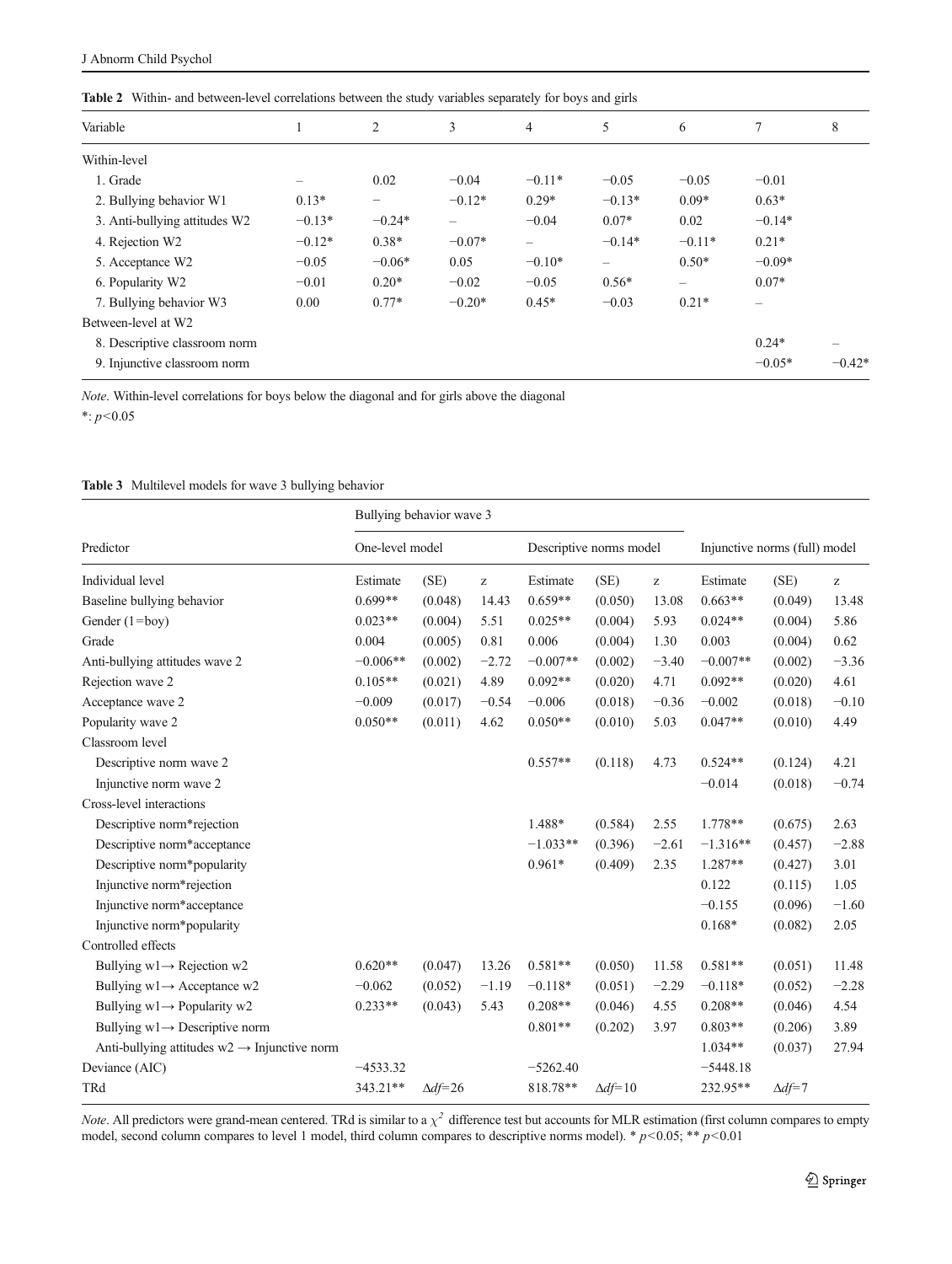associations between social standing and bullying behavior by allowing the slopes of bullying behavior on the three social standing indices to be random. The between (classroom) level variances of these slopes were all significant except for the slope of acceptance which was only marginally significant (popularity: *Est.* = 0.006,  $p$ <0.05; acceptance: *Est.* = 0.009,  $p$  < 0.10; rejection: *Est.* = 0.033,  $p$  < 0.001). Now we will turn to the two-level model that includes predictors at the classroom level to see whether these moderated the effects of social standing on bullying (i.e., explain the classroom-level variability of these slopes).

Descriptive Norms Model In the second predictive model (see second column of Table [3\)](#page-6-0), the classroom level of bullying behavior (descriptive norm) was added to the previous model. We saw a strong, positive effect of the descriptive norm on bullying behavior. Additionally, we regressed the random slopes on the descriptive classroom norm which showed that the descriptive norm moderated effects of social standing indices on bullying. Simple slope analysis for low (−1 SD) and high (+1 SD) levels of the descriptive classroom norm revealed that: (1) in classrooms with high descriptive norms, higher levels of rejection were associated with increases in bullying behavior over the course of the school year, whereas the bullying behavior in classrooms with low descriptive norms did not vary as a function of rejection, see Fig. 2; (2) low acceptance was associated with increases in bullying to a greater extent in classrooms with high descriptive norms as compared to classrooms with low descriptive norms, see Fig. [3](#page-8-0); and (3) higher levels of popularity were associated with increases in bullying behavior in classrooms with high descriptive norms, but the bullying behavior in classrooms with low descriptive norms did not vary as a function of popularity, see Fig. [4](#page-8-0).

J Abnorm Child Psychol

Injunctive Norms (Full) Model The third and final column of Table [3](#page-6-0) shows that the injunctive norm did not significantly add to the prediction of bullying, and it only moderated the association between popularity and bullying behavior, showing that (4) higher levels of popularity were associated with increases in bullying behavior in classrooms with high injunctive (anti-bullying attitude) norms, but in classrooms with low injunctive norms the bullying behavior did not vary as a function of popularity, see Fig. [5.](#page-9-0)

We evaluated the model fit of these multilevel models using the Satorra-Bentler difference test, which is used in a similar fashion as a standard  $\chi^2$  difference test but accounts for MLR estimation (see last row of Table [3\)](#page-6-0). With every step, the model significantly improved fit as is shown by the significant TRd values. In addition, Pseudo R squared was calculated as indicator of the proportional reduction in residual variance as compared to the unconditional model. For the one-level model, Pseudo  $R^2$ =0.64 and for the (full) two-level model, Pseudo  $R^2 = 0.73$ .

#### Discussion

This study was set out to investigate under which conditions, with regard to individual characteristics and classroom norms, children are more or less likely to participate in bullying behavior (initiating, assisting, and reinforcing) over the course of one year. By doing so our study extended the existent literature on bullying, which is mainly based on cross-sectional studies and focused on (precursors and consequences of) bullying and victimization rather than broader defined participant

Fig. 2 Cross-level interaction between rejection and the descriptive classroom norm predicting bullying behavior. Note: Low and high correspond to −1 SD and +1 SD, respectively. Descriptive classroom norm refers to level of bullying behavior in the classroom. Simple slopes for low descriptive norm  $b=0.04$ ,  $p=0.12$  and high descriptive norm  $b=0.17$ ,  $p<0.01$ 

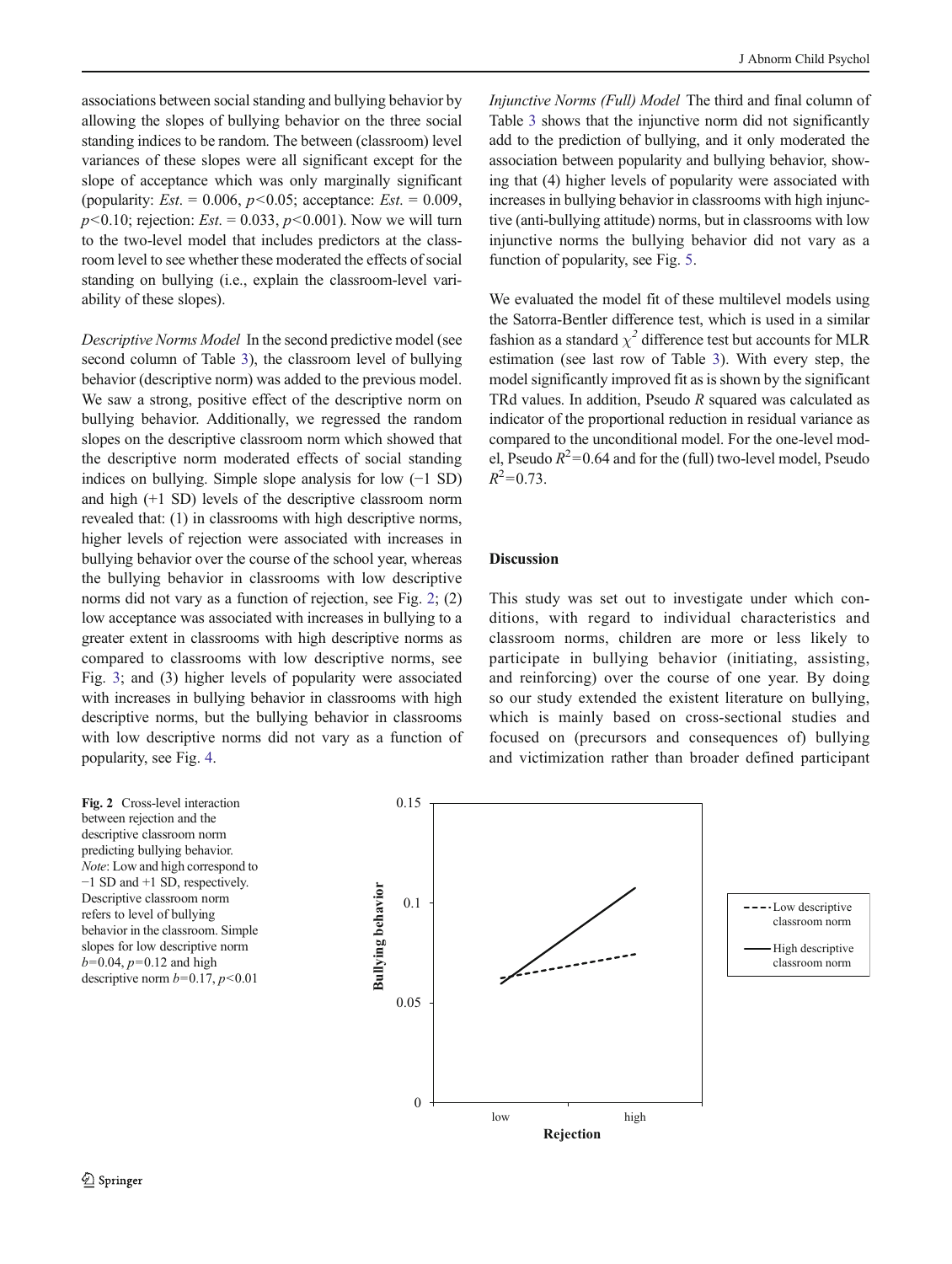<span id="page-8-0"></span>Fig. 3 Cross-level interaction between acceptance and the descriptive classroom norm predicting bullying behavior. Note: Low and high correspond to −1 SD and +1 SD, respectively. Simple slopes for low descriptive norm  $b=0.06$ ,  $p<0.01$  and high descriptive norm  $b=-0.04$ ,  $p=$ 0.09



role behaviors. Overall, while controlling for baseline behavior and its effect on subsequent social standing, our multilevel analyses revealed that both individual and classroom level factors are important for explaining bullying behavior within one year. Moreover, crosslevel interactions revealed that the relations between social standing and bullying behavior were dependent on the descriptive classroom norm, but not on the injunctive norm (with the exception of popularity).

## Individual Characteristics and Bullying Behavior

In line with previous studies, we found that boys were more likely than girls to engage in bullying behavior (Nansel et al.

[2001;](#page-11-0) Salmivalli et al. [1996\)](#page-12-0). In addition, our study showed that social standing in the classroom at time 2 is related to subsequent bullying behavior at time 3 even while controlling for the reverse pattern; over time, children high on rejection were more likely to engage in bullying behavior while accounting for the prior level of bullying behavior and the prior effect of bullying behavior on rejection. Previous studies on associations between engagement in bullying and likeability (Boulton and Smith [1994;](#page-11-0) Salmivalli et al. [1996](#page-12-0)) were all cross-sectional in nature. Our study shows that not only bullying behavior is linked with subsequent higher rejection, higher popularity, and lower likeability, but also that social standing is related to subsequent bullying behavior. This might indicate a vicious cycle of children with a low status

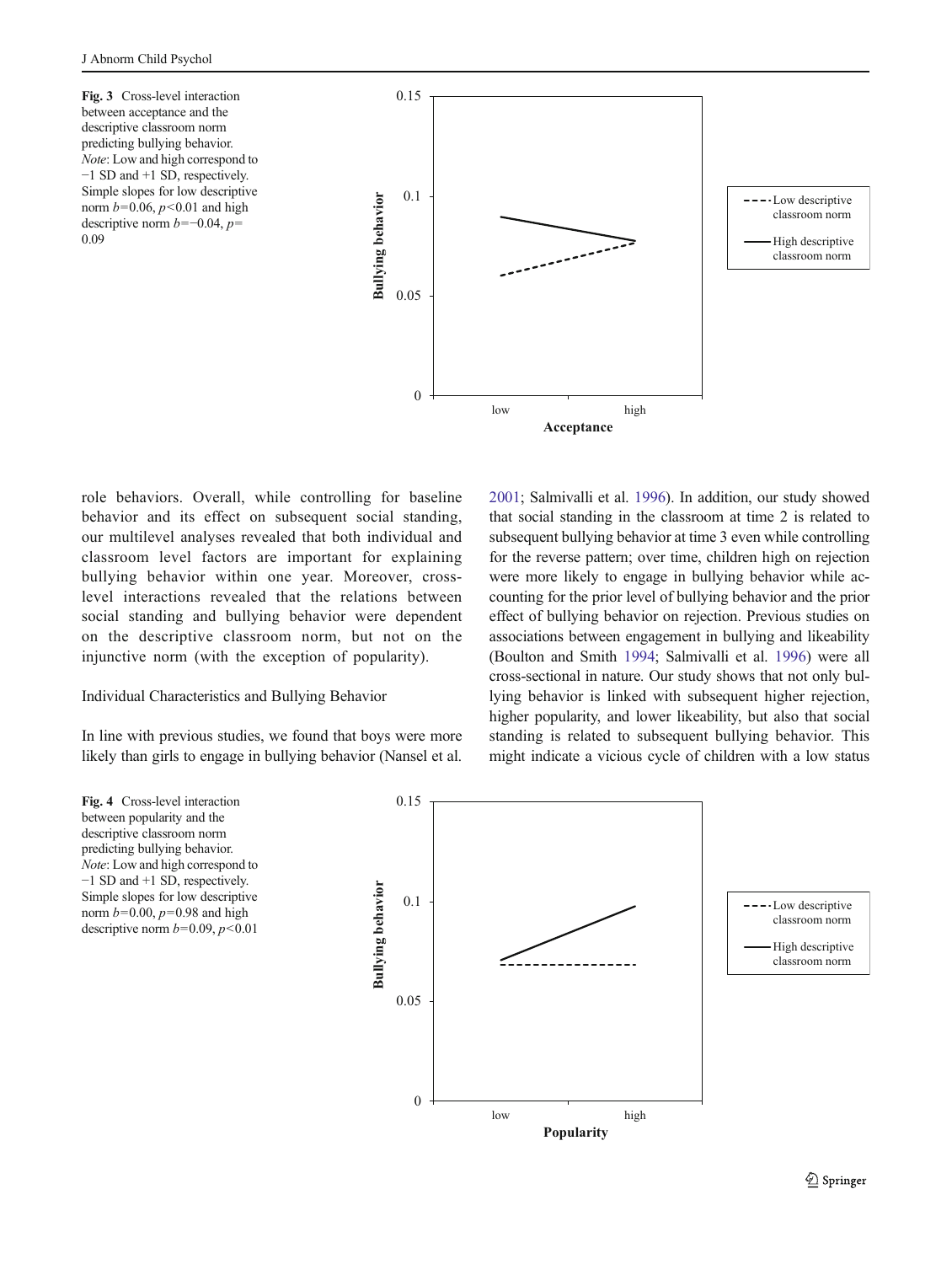<span id="page-9-0"></span>(high on rejection or low on acceptance) being more likely to engage in negatively evaluated behaviors such as bullying, which might, in turn, explain and maintain their lower likeability among peers. However, there is also evidence that bullies (and their assistants and reinforcers), just like other children, have friends and are usually part of friendship cliques of which the members show similarity in bullying behavior (Espelage et al. [2003](#page-11-0); Huitsing and Veenstra [2012](#page-11-0); Salmivalli et al. [1997](#page-12-0); Witvliet et al. [2010](#page-12-0)). This indicates that, although in general these children score low on likeability, they may receive acceptance from specific children when differentiating between genders or behavioral similarity (see Olthof and Goossens [2008](#page-11-0); Veenstra et al. [2010](#page-12-0)). Future research examining acceptance and rejection by boys versus girls, or by bullies versus non-bullies (in contrast to classmates in general) and bullying behavior is needed to get more insight in these processes.

In a similar vein we found that popularity at time 2 was positively associated with later bullying behavior at time 3, again after controlling for the effect of bullying behavior on popularity. This finding supports the view that bullying behavior is not only a way to obtain, but also to maintain dominance and status among peers. Consistent with this, studies have found that popularity is more strongly linked to perceptions of power than to social preference (Vaillancourt and Hymel [2006](#page-12-0)) and that adolescents in peer groups that are perceived as popular use bullying as a means to maintain their position in the hierarchy (Adler and Adler [1998\)](#page-11-0).

Finally, as expected, we found that children's generally negative attitudes toward bullying had a small, negative effect on bullying behavior at the individual level, whereas at the classroom level, there was no effect of the injunctive norm (i.e., anti-bullying attitude typical of the classroom) on engagement in bullying behavior (cf. Boulton et al. [2002](#page-11-0); Rigby [2004;](#page-11-0) Salmivalli and Voeten [2004](#page-12-0); Scholte et al. [2010](#page-12-0)). One likely explanation for this discrepancy is "pluralistic ignorance" (Juvonen and Galván [2008\)](#page-11-0), which refers to group members (classmates) who individually have anti-bullying attitudes but still think that others accept bullying behavior because they witness this behavior in their group. Especially if children do not vocalize their negative attitudes toward bullying, this might lead to a false belief that the majority of the group (classroom) approves of bullying behavior. If this is the case, the discrepancy between high anti-bullying attitudes and involvement in bullying is not that paradoxical anymore. This again highlights the necessity to look at (other) group-related factors and their interactions with individual characteristics when studying bullying behavior.

## Classroom Norms and Bullying Behavior

The reason for choosing the classroom as the context in the present study is because previous research revealed that bullying takes place mainly within classrooms (Smith and Brain [2000\)](#page-12-0) and because children are typically restricted to their classmates in their peer nominations for social standing. In line with our expectations and the results of previous research (Espelage et al. [2003](#page-11-0); Scholte et al. [2010](#page-12-0)), we found that the descriptive classroom norm of bullying at time 2 is positively associated with individual bullying behavior at time 3, above and beyond the effect of the injunctive norm. This finding implies that children, when it comes to bullying, are strongly affected by their classmates and the bullying climate in the class. In contrast, there was no effect of the injunctive norm on individual bullying, which is in line with a previous study that



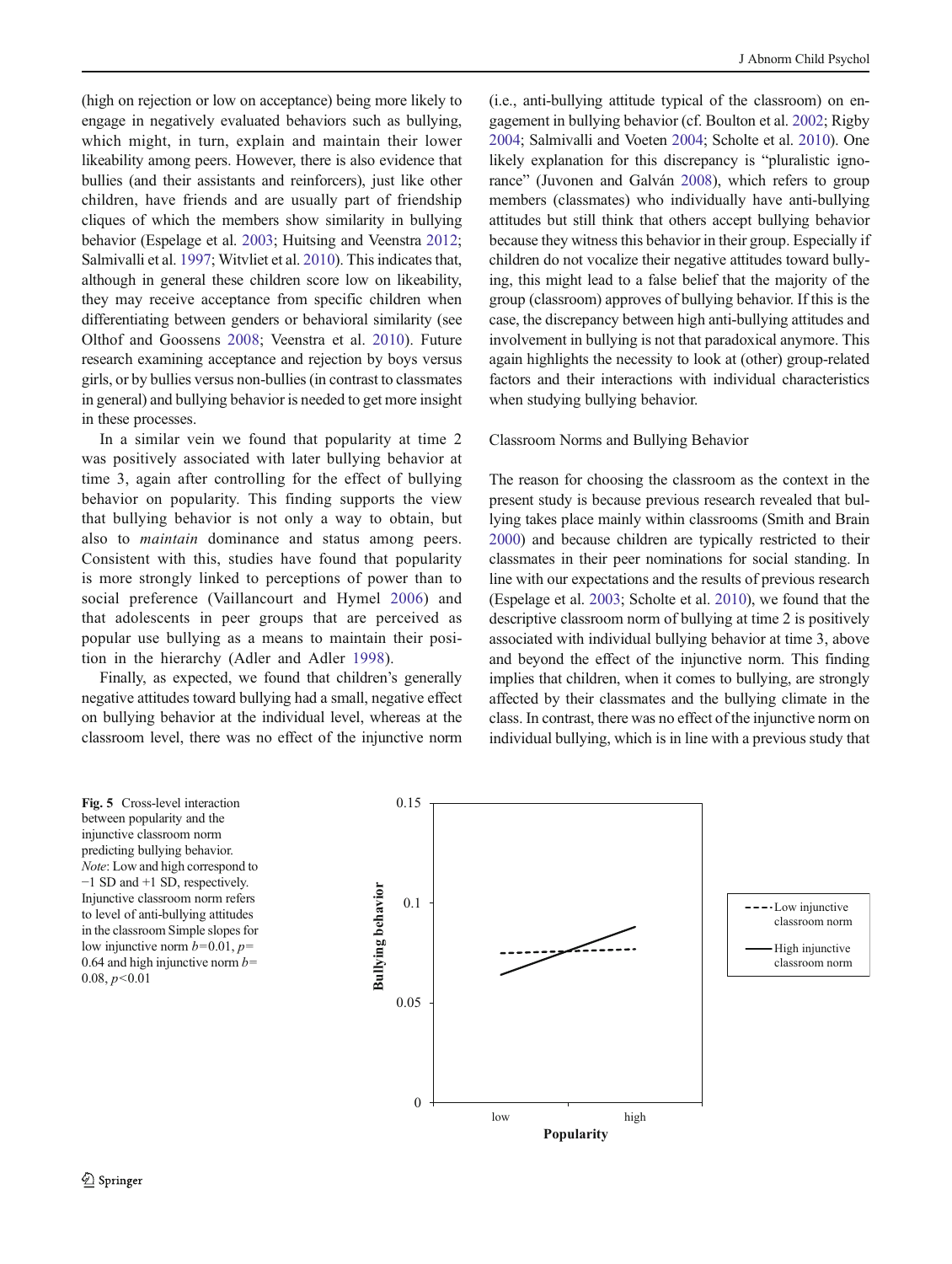showed that the injunctive norm effect disappeared as soon as the descriptive norm was included in the prediction (Scholte et al. [2010\)](#page-12-0). This might be because behavior is more salient, and hence more influential, than (non-vocalized) attitudes.

The results also revealed that the descriptive norm moderated the effects of individual social standing on individual bullying behavior. In classrooms characterized by a high descriptive bullying norm, higher rejection, lower acceptance, or higher popularity was associated to increases in bullying behavior whereas these associations were less pronounced or absent in classrooms characterized by a low descriptive bullying norm. The pro-bullying classroom norm seems to make it more likely that children who score relatively high on popularity or rejection (or low on acceptance) will perceive bullying as legitimate behavior to receive positive feedback or attain social prestige and a respected reputation as compared to others. This is in line with the social misfit hypothesis, which postulates that children will be rejected by their peers when they display behaviors that deviate from the group norm (see Wright et al. [1986;](#page-12-0) Sentse et al. [2007](#page-12-0)). Looked at it this way, over time, highly rejected or low accepted children might hope to improve their social standing in the classroom by 'fitting in', that is, by engaging in bullying behaviors especially when they are in a classroom where bullying appears to be the norm (Garandeau and Cillessen [2006](#page-11-0); Sentse et al. [2007\)](#page-12-0).

In the case of popular children, their increased engagement in bullying behavior in classrooms characterized by a high descriptive norm might result from an effort to maintain their dominance status in the classroom without the risk of losing affection from classmates. However, a contrasting finding resulted from the interaction with the injunctive classroom norm. It showed that in classrooms with a high anti-bullying attitude, higher popularity was associated with increases in bullying. This finding would be more in line with the assumption that popular children want to set themselves apart from the rest, act as leaders and not as followers, in order to gain and maintain visibility and social dominance which are part of the definition of (perceived) popularity (Cillessen and Rose [2005\)](#page-11-0). Both, seemingly contrasting, findings might point to a bidirectional relation between popularity, classroom norms, and engagement in bullying behaviors. Dijkstra et al. [\(2008\)](#page-11-0) showed that among adolescents, bullying behavior displayed by especially the popular children in the classroom (i.e., the popularity norm) determines whether bullying is socially accepted. That study, however, was cross-sectional in nature and thus it is difficult to conclude whether it is a 'popularity norm' that explains acceptance over time of the children who engage in bullying, or whether being accepted or perceived as popular while engaging in bullying leads to a 'popularity norm' over time. Future studies may want to look into this specific bi-directional relationship in more detail.

Strengths and Limitations

The longitudinal design, utilizing three waves of data collected in a large population-based sample, the multilevel perspective including predictors from both the individual and the classroom level, and the focus on a broader definition of bullying behavior set our study apart from previous research into bullying. Aside these strengths, also some limitations must be acknowledged. Firstly, the current study did not tap into the network nature of the processes under study. That is, the study of bullying behavior and social standing in the classroom could have been more informative if we had dyadic measures available, indicating by whom children are accepted or rejected, and by whom they are perceived as popular for the network (e.g., classroom) as a whole. Related to this point, the peer nominations in the current sample were restricted to classrooms only and hence we had no information on possible relationships with children from other classrooms or even outside the school while this could have been informative. Secondly, we should be aware of possible false inferences when assumptions about aggregated scores are made based on the aggregation of individual level data. However, next to the aggregated group level we also accounted for the associations at the individual level in so that false inferences on associations are unlikely. Thirdly, although the current study was specifically focused on bullying related behavior, other participant role behaviors including outsiders are worthwhile investigating in order to fully grasp the dynamics of the bullying process. Lastly, our sample was representative for mainland Finland, but it is not clear whether the findings can be generalized to other countries. Replication of the results in other countries is warranted, as well as studying the associations among varying age groups.

Despite these limitations, our study extended previous research in showing that social status in the group is not only a consequence but also a motivation to engage in bullying. Moreover, it showed that relations between social standing in the group and engagement in bullying behavior depend on the descriptive classroom norm, but not on the injunctive norm (except for popularity). These findings support the view of bullying as a group processes which must be approached as such in tackling bullying in intervention and prevention programs.

Acknowledgments This research was funded by the Academy of Finland project Bullying Networks across School Classes (project 255584 awarded to Christina Salmivalli) as part of the European Collaborative Research Project 'Social Influence in Dynamic Networks'.

Conflict of Interest The author declares that she has no conflict of interest.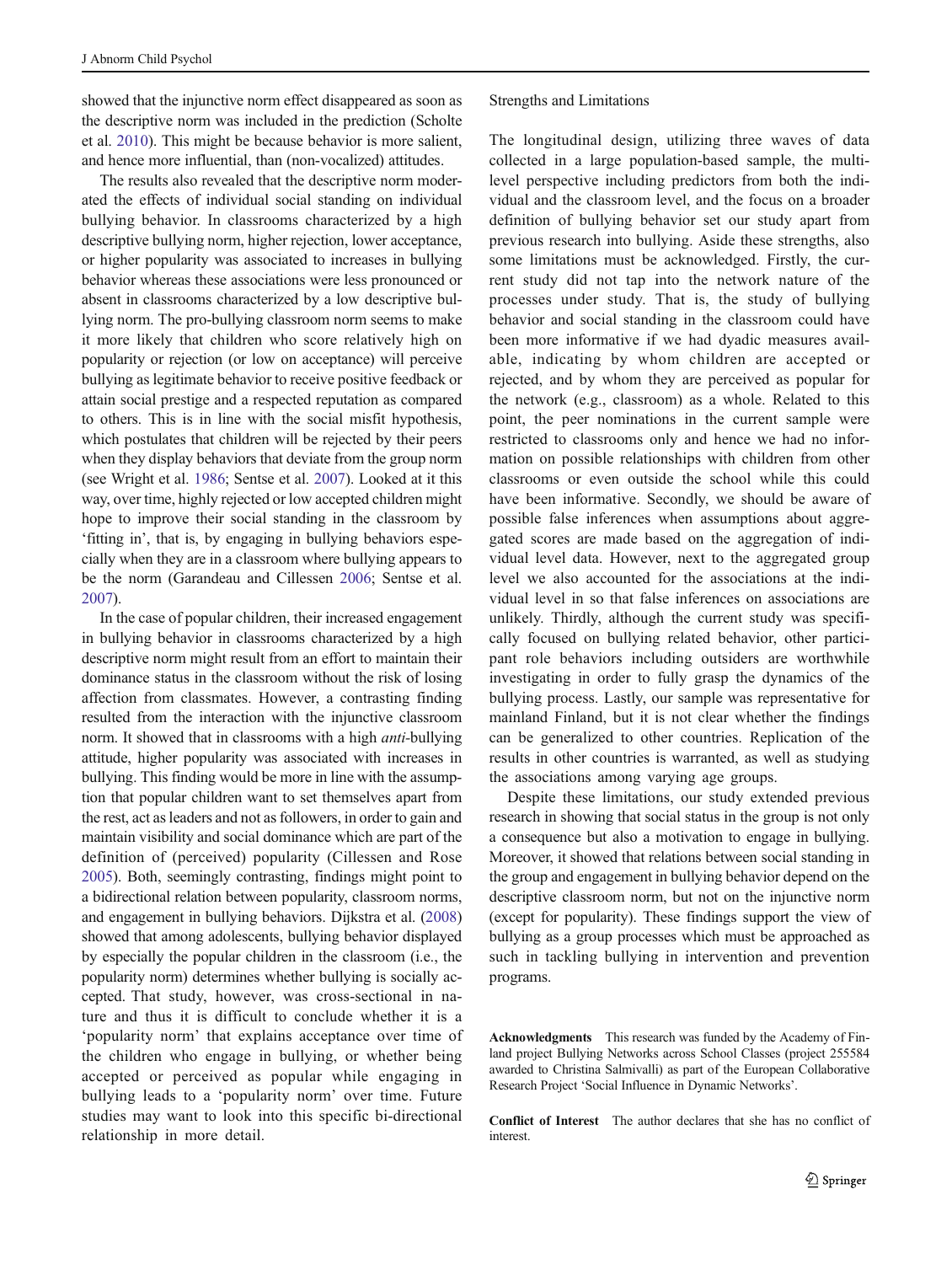#### <span id="page-11-0"></span>References

- Adler, P. A., & Adler, P. (1998). Peer power: Preadolescent culture and identity. New Brunswick: Rutgers University Press.
- Andreou, E., Vlachou, A., & Didaskalou, E. (2005). The roles of selfefficacy, peer interactions and attitudes in bully-victim incidents: implications for intervention policy-practices. School Psychology International, 26, 545–562.
- Ang, R. P., Ong, E. Y. L., Lim, J. C. Y., & Lim, E. W. (2010). From narcissistic exploitativeness to bullying behavior: the mediating role of approval-of-aggression beliefs. Social Development, 19, 721–735.
- Bendor, J., & Swistak, P. (2001). The evolution of norms. American Journal of Sociology, 106, 1493–1545.
- Boulton, M., & Smith, P. K. (1994). Bully/victim problems in middleschool children: stability, self-perceived competence, peer perceptions and peer acceptance. British Journal of Developmental Psychology, 12, 315–329.
- Boulton, M., Bucci, E., & Hawker, D. (1999). Swedish and english secondary school pupils' attitudes towards, and conceptions of, bullying: concurrent links with bully/victim involvement. Scandinavian Journal of Psychology, 40, 277–284.
- Boulton, M. J., Trueman, M., & Flemington, I. (2002). Associations between secondary school pupils' definitions of bullying, attitudes towards bullying, and tendencies to engage in bullying: age and sex differences. Educational Studies, 28, 353–370.
- Caravita, S. C. S., & Cillessen, A. H. N. (2012). Agentic or communal? Associations between interpersonal goals, popularity, and bullying in middle childhood and early adolescence. Social Development, 21, 376–395.
- Chang, L. (2004). The role of classroom norms in contextualizing the relations of children's social behaviors to peer acceptance. Developmental Psychology, 40, 691–702.
- Cillessen, A. H. N., & Borch, C. (2006). Developmental trajectories of adolescent popularity: a growth curve modeling analysis. Journal of Adolescence, 29, 935–959.
- Cillessen, A. H. N., & Rose, A. J. (2005). Understanding popularity in the peer system. Current Directions in Psychological Science, 14, 102– 105.
- Dijkstra, J. K., Lindenberg, S., & Veenstra, R. (2008). Beyond the class norm: bullying behavior of popular adolescents and its relation to peer acceptance and rejection. Journal of Abnormal Child Psychology, 36, 1289–1299.
- Dijkstra, J. K., Lindenberg, S., Verhulst, F. C., Ormel, J., & Veenstra, R. (2009). The relation between popularity and antisocial behaviors: moderating effects of athletic abilities, physical attractiveness, and prosociality. Journal of Research on Adolescence, 19, 401–413.
- Eslea, M., Menesini, E., Morita, Y., O'Moore, M., Mora-Merchán, J. A., Pereira, B., & Smith, P. K. (2004). Friendship and loneliness among bullies and victims: data from seven countries. Aggressive Behavior, 30, 71–83.
- Espelage, D. L., Holt, M. K., & Henkel, R. R. (2003). Examination of peer–group contextual effects on aggression during early adolescence. Child Development, 74, 205–220.
- Garandeau, C., & Cillessen, A. (2006). From indirect aggression to invisible aggression: a conceptual view on bullying and peer group manipulation. Aggression and Violent Behavior, 11, 641–654.
- Henry, D., Guerra, N., Huesmann, R., Tolan, P., Van Acker, R., & Eron, L. (2000). Normative influences on aggression in urban elementary school classrooms. American Journal of Community Psychology, 28, 59–81.
- Huitsing, G., & Veenstra, R. (2012). Bullying in classrooms: participant roles from a social network perspective. Aggressive Behavior, 38, 494–509.
- Juvonen, J., & Galván, A. (2008). Peer contagion in involuntary social groups: lessons from research on bullying. In M. Prinstein & K. Dodge (Eds.), Peer Influence Processes Among Youth (pp. 225– 244). New York: Guilford.
- Kärnä, A., Voeten, M., Little, T., Poskiparta, E., Kaljonen, A., & Salmivalli, C. (2011). A large-scale evaluation of the KiVa anti-bullying program; Grades 4–6. Child Development, 82, 311–330.
- Menesini, E., Eslea, M., Smith, P. K., Genta, M. L., Giannetti, E., et al. (1997). Cross-national comparison of children's attitudes towards bully/victim problems in school. Aggressive Behavior, 23, 245–257.
- Mercer, S. H., McMillen, J. S., & DeRosier, M. E. (2009). Predicting change in children's aggression and victimization using classroomlevel descriptive norms of aggression and pro-social behavior. Journal of School Psychology, 47, 267–289.
- Muthén, L.K. & Muthén, B.O. (1998–2012). Mplus User's Guide. Seventh Edition. Los Angeles, CA: Muthén & Muthén.
- Nansel, T. R., Overpeck, M., Pilla, R. S., Ruan, W. J., Simons-Morton, B., & Scheidt, P. (2001). Bullying behaviors among US youth: prevalence and association with psychosocial adjustment. Journal of the American Medical Association, 285, 2094–2100.
- Ojanen, T., Gronroos, M., & Salmivalli, C. (2005). Applying the interpersonal circumplex model to children's social goals: connections with peer reported behavior and sociometric status. Developmental Psychology, 41, 699–710.
- Olthof, T., & Goossens, F. (2008). Bullying and the need to belong: early adolescents' bullying-related behavior and the acceptance they desire and receive from particular classmates. Social Development, 17, 24–46.
- Olthof, T., Goossens, F. A., Vermande, M. M., Aleva, E. A., & Van der Meulen, M. (2011). Bullying as strategic behavior: relations with desired and acquired dominance in the peer group. Journal of School Psychology, 49, 339–359.
- Olweus, D. (1999). Sweden. In P. K. Smith, Y. Morita, J. Junger-Tas, D. Olweus, R. Catalano, & P. Slee (Eds.), The nature of school bullying: A cross-national perspective (pp. 7–27). London: Routledge.
- Pellegrini, A. D., & Long, J. D. (2002). A longitudinal study of bullying, dominance, and victimization during the transition from primary school through secondary school. British Journal of Developmental Psychology, 20, 259–280.
- Pöyhönen, V., Juvonen, J., & Salmivalli, C. (2010). What does it take to defend the victimized peer? The interplay between personal and social factors. Merrill-Palmer Quarterly, 56, 143–163.
- Pöyhönen, V., Peets, K., Juvonen, J., & Salmivalli, C. (2013). Defending victimized peers: A contextual analysis of classroom norms and collective perceptions. Manuscript submitted for publication.
- Pozzoli, T., Gini, G., & Vieno, A. (2012). The role of individual correlates and class norms in defending and passive bystander behavior in bullying: a multilevel analysis. Child Development, 83, 1917–1931.
- Prinstein, M. J., & Cillessen, A. H. N. (2003). Forms and functions of adolescent peer aggression associated with high levels of peer status. Merrill-Palmer Quarterly, 49, 310–342.
- Rigby, K. (2004). Addressing bullying in schools: theoretical perspectives and their implications. School Psychology International, 25, 287–300.
- Rigby, K., & Slee, P. (1991). Bullying among Australian school children: reported behavior and attitudes towards victims. Journal of Social Psychology, 131, 615–627.
- Rimal, R. N., & Real, K. (2003). Understanding the influence of perceived norms on behaviors. Communication Theory, 13, 184–203.
- Salmivalli, C. (1999). Participant role approach to school bullying: Implications for interventions. Journal of Adolescence, 22, 453– 459. doi[:10.1006/jado.1999.0239.](http://dx.doi.org/10.1006/jado.1999.0239)
- Salmivalli, C. (2010). Bullying and the peer group: a review. Aggression and Violent Behavior, 15, 112–120.